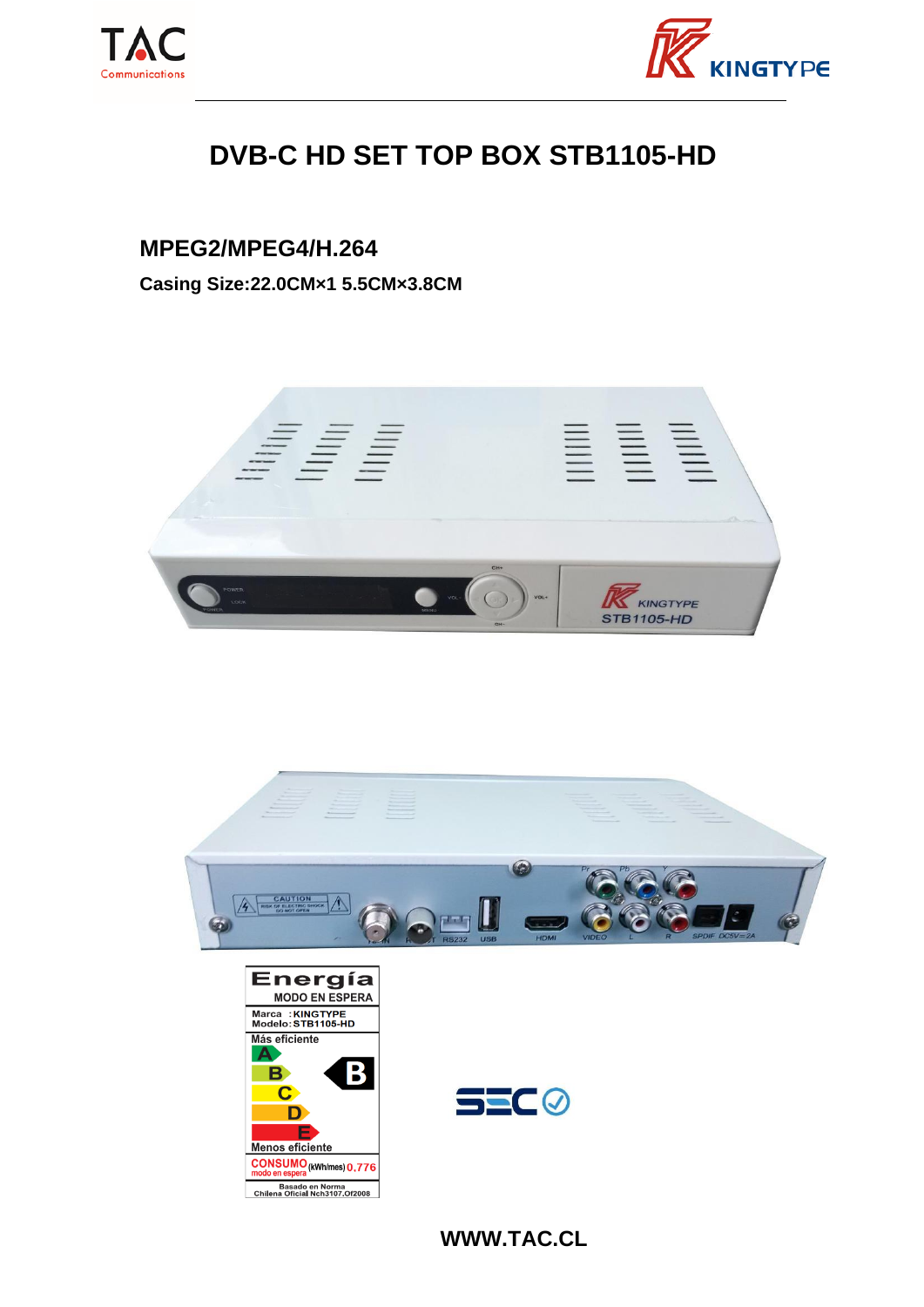



## **Characteristics :**

1. Support MPEG-1, MPEG-2 MP@HL, MPEG-4 SP and

ASP,H.264,VC-1,RealMedia video decoding

2. Support MPEG-1-Audio ,MPEG-2-Audio LayerI/II,stereo audio decoding ,Dolby (AC3) 5.1 channel surround sound, Sampling frequency

32/44.1/48KHz, support MP3,AAC, WMA,

- 3. Support HD/SD digital signal
- 4. Support 500 channels memory ( including digital program,audio radio program, digital radio program )
- 5. Support auto search , manual search , full frequency search .
- 6. Support EPG
- 7. Support joint Stereo, Mono , dual channel. Volume level 32
- 8. Support OSD
- 9. Support online software upgrade and local upgrade.
- 10. Support email
- 11. HDMI output
- 12. Support 1080p,720p,576p,576i
- 13. image format:JPG,PNG,BMP,
- 14. audio format:mp3,wav,ogg,aac,m4a
- 15. video format:mp4,avi,flv,mk,mov,mpg,ts,vob
- 16. support PVR
- 17. support FAT32
- 18. Support AC-3 (option)

| section               | Item                   | content                                                      |
|-----------------------|------------------------|--------------------------------------------------------------|
| DVB-C tuner           | <b>Input Frequency</b> | 110 $\sim$ 862MHz                                            |
|                       | Loop out frequency     | 110 $\sim$ 862MHz                                            |
|                       | Input level            | $36 \sim 85$ dBuV                                            |
|                       | Symbol rate            | $0~\sim~9$ Mbaud                                             |
|                       | Input impedance        | 75 Ω                                                         |
| <b>DEMODULATOR</b>    | Standard               | DVB-C                                                        |
| <b>VIDEO DECODING</b> | Standard               | ISO/IEC 13818-2, MPEG-2 MP@ML, MPEG4<br>H.264 P3, JEPG/MJPEG |
|                       | Aspect ratio           | 16::9/4:3                                                    |
|                       | Video format           | PAL / NTSC                                                   |

## **WWW.TAC.CL**